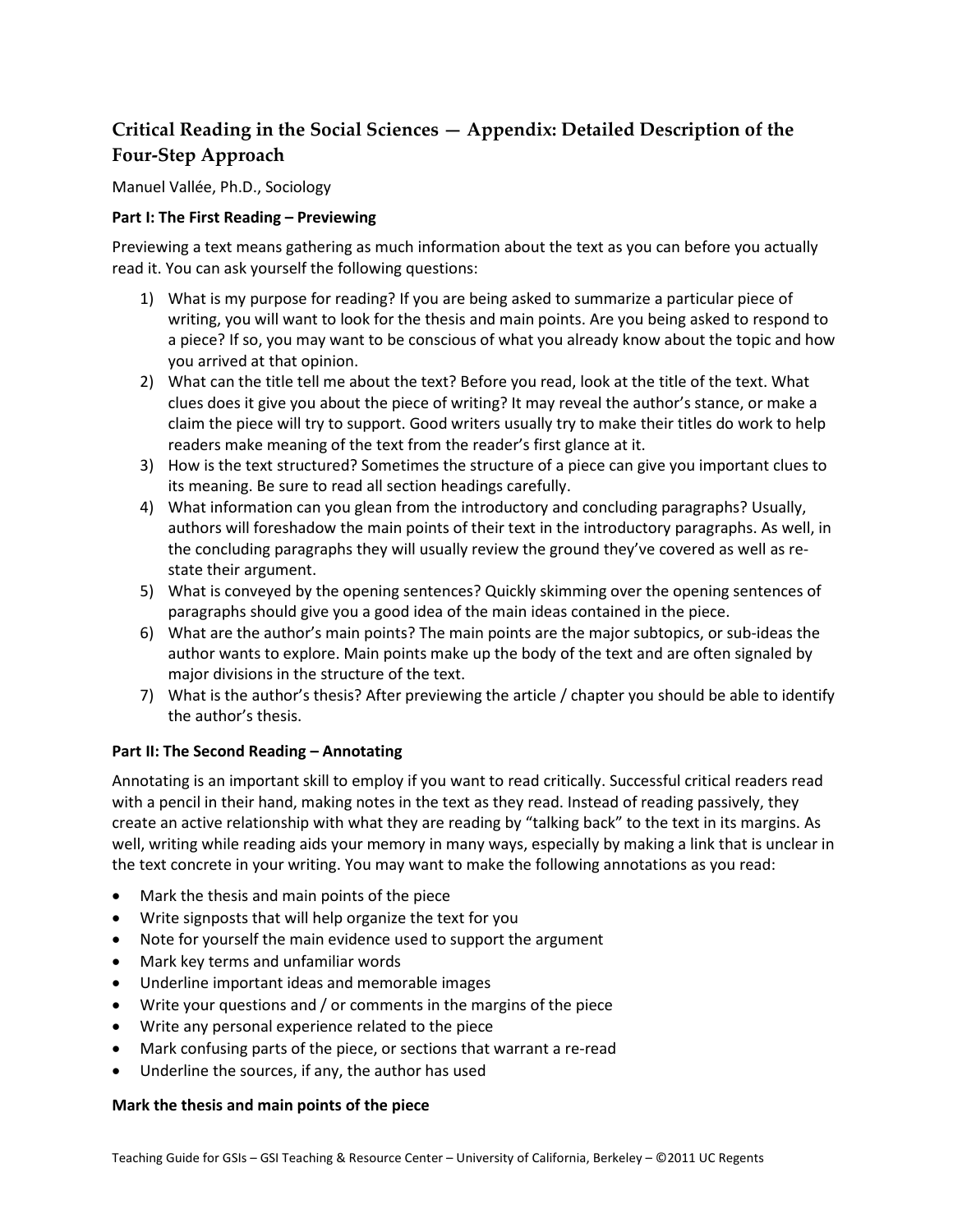Mark the thesis and main points of the piece. The thesis is the main idea or claim of the text, and it relates to the author's purpose for writing. Sometimes the thesis is not explicitly stated, but is implied in the text, but you should still be able to paraphrase an overall idea the author is interested in exploring in the text. The thesis can be thought of as a promise the writer makes to the reader that the rest of the essay attempts to fulfill. The main points are the major subtopics, or sub-ideas the author wants to explore. Main points make up the body of the text, and are often signaled by major divisions in the structure of the text. Marking the thesis and main points will help you understand the overall idea of the text and the way the author has chosen to develop her or his thesis through the main points s / he has chosen.

# **Mark key terms and unfamiliar words**

While you are annotating the text you are reading, be sure to circle unfamiliar words and take the time to look them up in the dictionary. Making meaning of some discussions in texts depends on your understanding of pivotal words. You should also annotate key terms that keep popping up in your reading. The fact that the author uses key terms to signal important and / or recurring ideas means that you should have a firm grasp of what they mean.

#### **Underline important ideas and memorable images**

Mark passages that strike you for whatever reason so that you can easily return to them. You will want to underline important ideas and memorable images so that you can go back to the piece and find them easily. Marking these things will also help you relate to the author's position in the piece more readily. Writers may try to signal important ideas with the use of descriptive language or images, and where you find these stylistic devices there may be a key concept the writer is trying to convey.

## **Write your questions and / or comments in the margins of the piece**

Writing your own questions and responses to the text in its margins may be the most important aspect of annotating. "Talking back" to the text is an important meaning-making activity for critical readers. Think about what thoughts and feelings the text arouses in you. Do you agree or disagree with what the author is saying? Are you confused by a certain section of the text? Write your reactions to the reading in the margins of the text

itself so you can refer to it again easily. This not only will make your reading more active and memorable, but it may indicate material you can use in your own writing later on (properly cited, of course).

#### **Write any personal experience related to the piece**

One way to make a meaningful connection to a text is to connect the ideas in the text to your own personal experience. Where can you identify with what the author is saying? Where do you differ in terms of personal experience? Identifying personally with the piece will enable you to get more out of your reading because it will become more relevant to your life, and you will be able to remember what you read more easily.

#### **Mark confusing parts of the piece, or sections that warrant a reread**

Be sure to mark confusing parts of the piece you are reading or sections that warrant a reread. It is tempting to glide over confusing parts of a text, probably because they cause frustration in us as readers. But it is important to go back to confusing sections to try to understand as much as you can about them. Annotating these sections may also remind you to bring up the confusing section in class or to your instructor.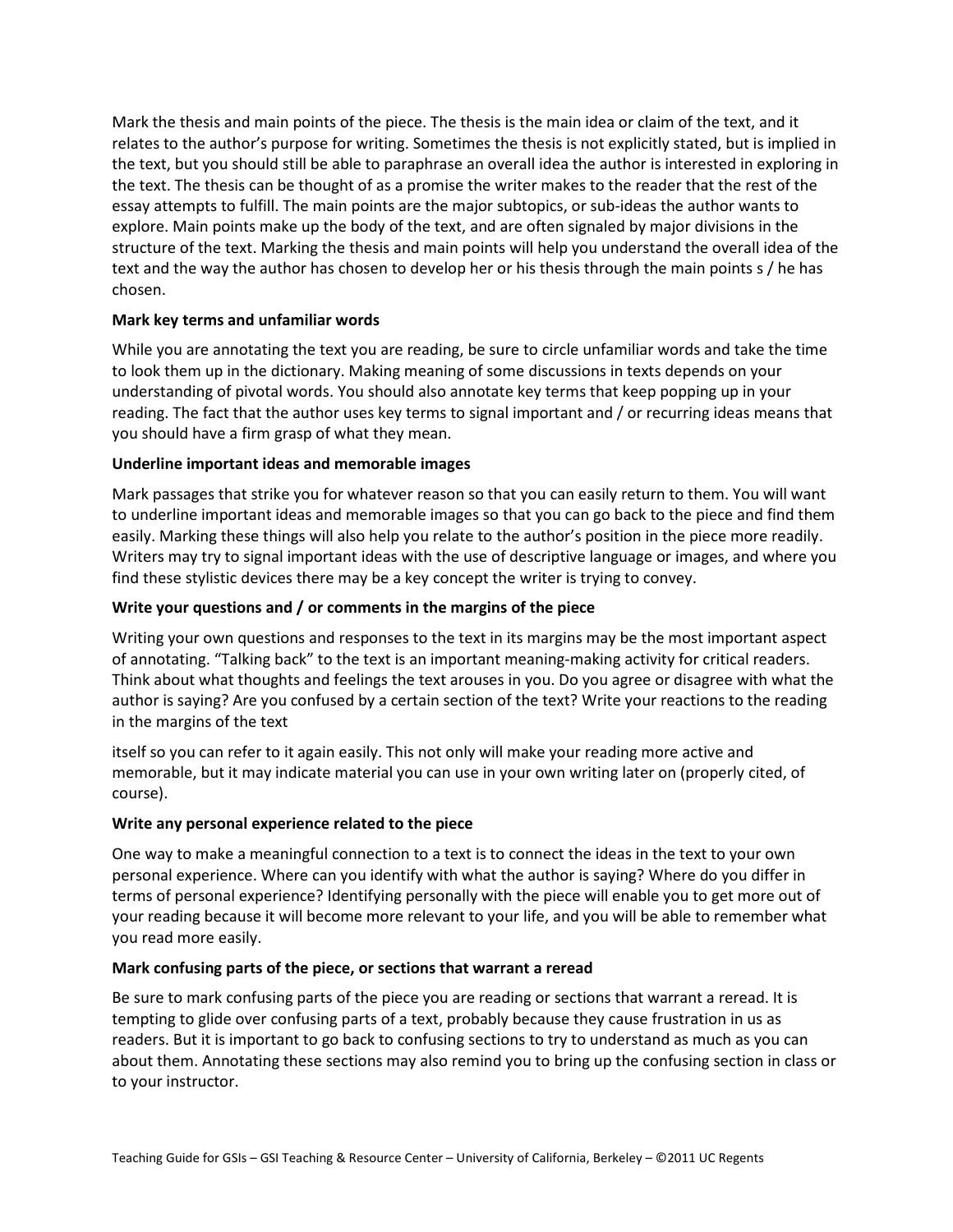# **Underline the sources, if any, the author has used**

Good critical readers are always aware of the sources an author uses in her or his text. You should mark sources in the text and ask yourself whether the source is relevant, credible, and current.

## **Part III: The Second Reading – Analyzing**

Analyzing a text means breaking it down into its parts to find out how these parts relate to one another. Being aware of the functions of various parts of a piece of writing and their relationship to one another and the overall piece can help you better understand a text's meaning. To analyze a text, you can look at the following things:

- Evidence
- **Evaluation**
- Assumptions
- Sources
- Author bias

# **Analyzing evidence**

Consider the evidence the author presents. Is there enough evidence to support the point the author is trying to make? Does the evidence relate to the main point in a logical way? In other words, does the evidence work to prove the point, or does it contradict the point, or does it show itself to be irrelevant to the point the author is trying to make?

## **Evaluating sources**

Good critical readers are always aware of the sources an author uses in her or his text. You should mark sources in the text and ask yourself the following questions:

- Is the source relevant? In other words, does the source work to support what the author is trying to say?
- Is the source credible? What is his or her reputation? Is the source authoritative? What is the source's bias on the issue? What is the source's political and / or personal stance on the issue?
- Is the source current? Is there new information that refutes what the source is asserting? Is the writer of the text using source material that is outdated?

#### **Analyzing assumptions**

Consider any assumptions the author is making. Assumptions may be unstated in the piece of writing you are assessing, but the writer may be basing her or his thesis on them. What does the author have to believe is true before the rest of her or his essay makes sense?

Example: "[I]f a college recruiter argues that the school is superior to most others because its ratio of students to teachers is low, the unstated assumptions are (1) that students there will get more attention, and (2) that more attention results in a better education" (Crusius and Channell, *The Aims of Argument*, Mayfield Publishing Co., 1995).

#### **Analyzing author bias**

Taking a close look at the author's bias can tell you a lot about a text. Ask yourself what experiences in the author's background may have led him or her to hold the position s / he does. What does s / he hope to gain from taking this position? How does the author's position stand up in comparison to other positions on the issue? Knowing where the author is "coming from" can help you to more easily make meaning from a text.